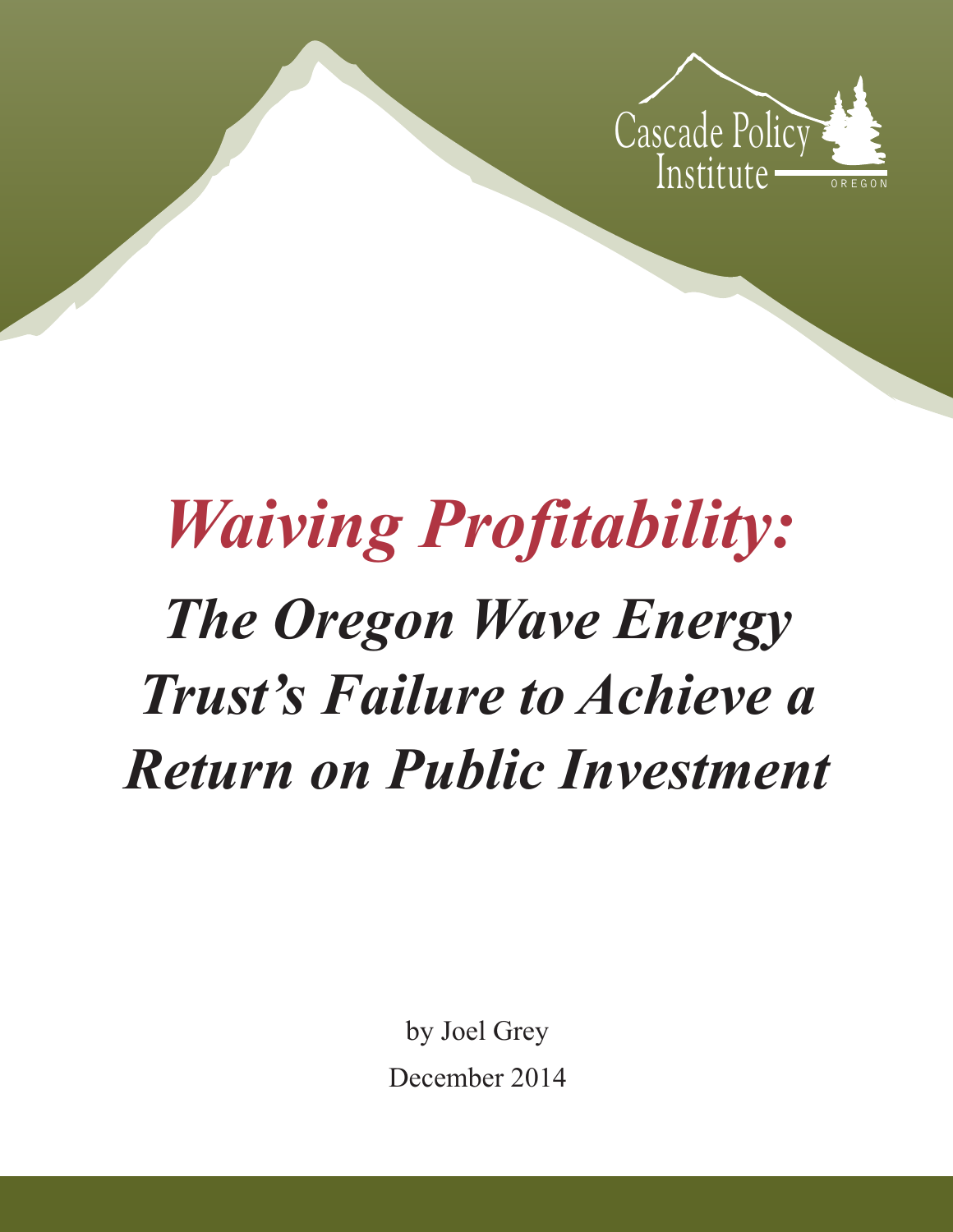#### *About the Author*

Joel Grey is a research associate at Cascade Policy Institute. He is an undergraduate at George Fox University.

### *About Cascade Policy Institute*

Founded in 1991, Cascade Policy Institute is Oregon's premier policy research center. Cascade's mission is to explore and promote public policy alternatives that foster individual liberty, personal responsibility, and economic opportunity. To that end, the Institute publishes policy studies, provides public speakers, organizes community forums, and sponsors educational programs. Cascade Policy Institute is a tax-exempt educational organization as defined under IRS code 501(c)(3). Cascade neither solicits nor accepts government funding and is supported by individual, foundation, and business contributions. Nothing appearing in this document is to be construed as necessarily representing the views of Cascade or its donors. The views expressed herein are the author's own.

Copyright 2014 by Cascade Policy Institute. All rights reserved.

Cascade Policy Institute t: 503.242.0900 f: 503.242.3822 www.cascadepolicy.org info@cascadepolicy.org 4850 SW Scholls Ferry Road Suite 103 Portland, OR 97225

*i*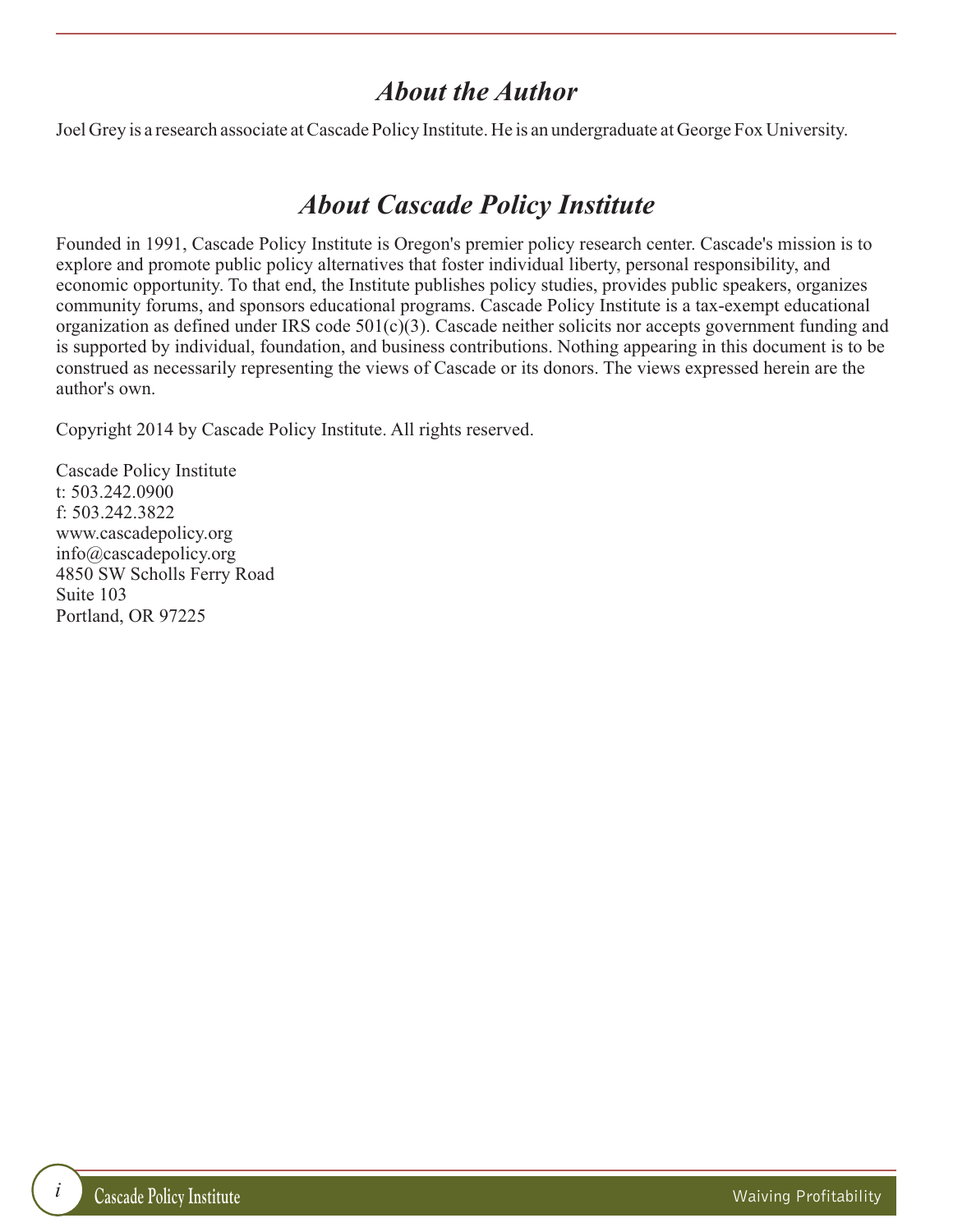## *Waiving Profitability: The Oregon Wave Energy Trust's Failure to Achieve a Return on Public Investment*

The Oregon Wave Energy Trust (OWET) is a nonprofit, public-private partnership established by the Oregon State Legislature that works to "responsibly develop ocean energy by connecting stakeholders, supporting research and development, and engaging in public outreach and policy work." Since its inception in 2007, OWET has received nearly \$12 million dollars in public funding<sup>2</sup> from the Oregon Innovation Council (Oregon InC), another government-sponsored entity. Oregon InC claims its initiatives must earn a profit, $3$  but that is clearly not the case with OWET. None of the money spent to date by OWET has led to any profitability.

#### **OCEAN POWERS TECHNOLOGIES**

Between 2008 and 2013, OWET spent \$6.3 million on various projects and grants.<sup>4</sup> The highest-profile project with which OWET was associated was Ocean Powers Technologies (OPT), a group that promised to bring viable wave energy to Oregon.<sup>5</sup> The company and its Oregon project were written up in *The New York Times*, but the project ultimately failed in April 2014 when the company abandoned the project in favor of pursuing another project (with substantial government funding) in Australia.<sup>6</sup> It abandoned the project entirely before the first buoy even hit the water, after scaling back the project multiple times.<sup>7</sup> OPT received  $$436,000$  in funding from OWET, $$$  but taxpayers received nothing in return.

The head of OWET, Jason Busch, claims that the state got a return on its investment through OPT's spending in the community.<sup>9</sup> OWET claims to have created or maintained 60 family-wage jobs through this and other spending.<sup>10</sup> However, this is a simplistic assessment of spending, as it overlooks the opportunity cost associated with the \$6.3 million that OWET has spent. If the legislature had never created OWET, \$6.3 million in public funds could have been spent in many other ways that could have been more socially beneficial.

It is not clear why OWET chose to fund OPT, since even the most basic level of due diligence would have revealed a high level of risk for taxpayers. OPT was founded in 1994 and has focused on testing its PowerBuoy® technology. It reported a nine-month loss of \$7.88 million,<sup>11</sup> as well as approximately \$15 million losses for the two years before that. $^{12}$  Its annual reports show losses of \$10 million or more every year since 2007.<sup>13</sup> In fact, by its own admission, the company has never made a profit and does not know when or if it ever will.<sup>14</sup> OPT has accumulated an overall deficit of  $$148$  million<sup>15</sup>

#### **OPT FUNDING SOURCES**

The vast majority of OPT's revenue comes from government entities, including the U.S. Navy and the U.S. Department of Energy (DOE).<sup>16</sup> OPT has received varying funds from these agencies; but the U.S. Navy made up more than 50% of funding each year from 2007-2011, $\frac{17}{12}$  peaking in 2010 at 80% of their recorded revenue.<sup>18</sup> In 2012, no single entity provided the majority of the revenue, but the DOE and the U.S. Navy each provided around 30% of OPT's revenue, for a total of  $60\%$ .<sup>19</sup> Beginning in 2013, the DOE became the majority funder, providing 51% of OPT's revenue for that year.<sup>20</sup> If wave energy were as promising as proponents believe, private investors would take on the risk and invest in wave energy. The fact that private investors are not involved signals that they realize there is little potential for wave energy to be profitable―and that is with government subsidies involved. It would be even less attractive without public money.

Despite all of this funding, OPT still did not earn a profit, nor did it create a functioning long-term buoy that contributed electricity to a power grid on a permanent basis.<sup>21</sup> The company is now pursuing a project in Australia, reportedly with AU \$66 million (US \$62 million) in grants from the Australian government to pursue wave energy there. $22$  This means that the investments by the DOE and OWET are, at least in the short term, not going to produce any results.

#### **OTHER OWET EXPENDITURES**

Other OWET expenditures have been similarly unimpressive. A grant of  $$239,272^{23}$  was approved for the Pacific Marine Energy Center (PMEC), which will consist of testing facilities on the Oregon State University and University of Washington campuses and open water testing facilities in Puget Sound, Lake Washington, and off the coast of Oregon.<sup>24</sup> The PMEC is expected to be completed in  $2016.<sup>25</sup>$ 

In addition, \$1.8 million was spent on environmental and applied research.<sup>26</sup> This includes  $$110,123$  for a Green Sturgeon Study, \$20,000 for a Dungeness Crab Genetic Study, and  $$236,506$  on a Sediment Transport Study.<sup>27</sup> Also,  $$344,760^{28}$$  was spent on education and outreach,  $$1,250,512^{29}$  on regulatory work,  $$1,682,292^{30}$  on commercialization of wave energy technologies, and  $$977,866<sup>31</sup>$  on market development.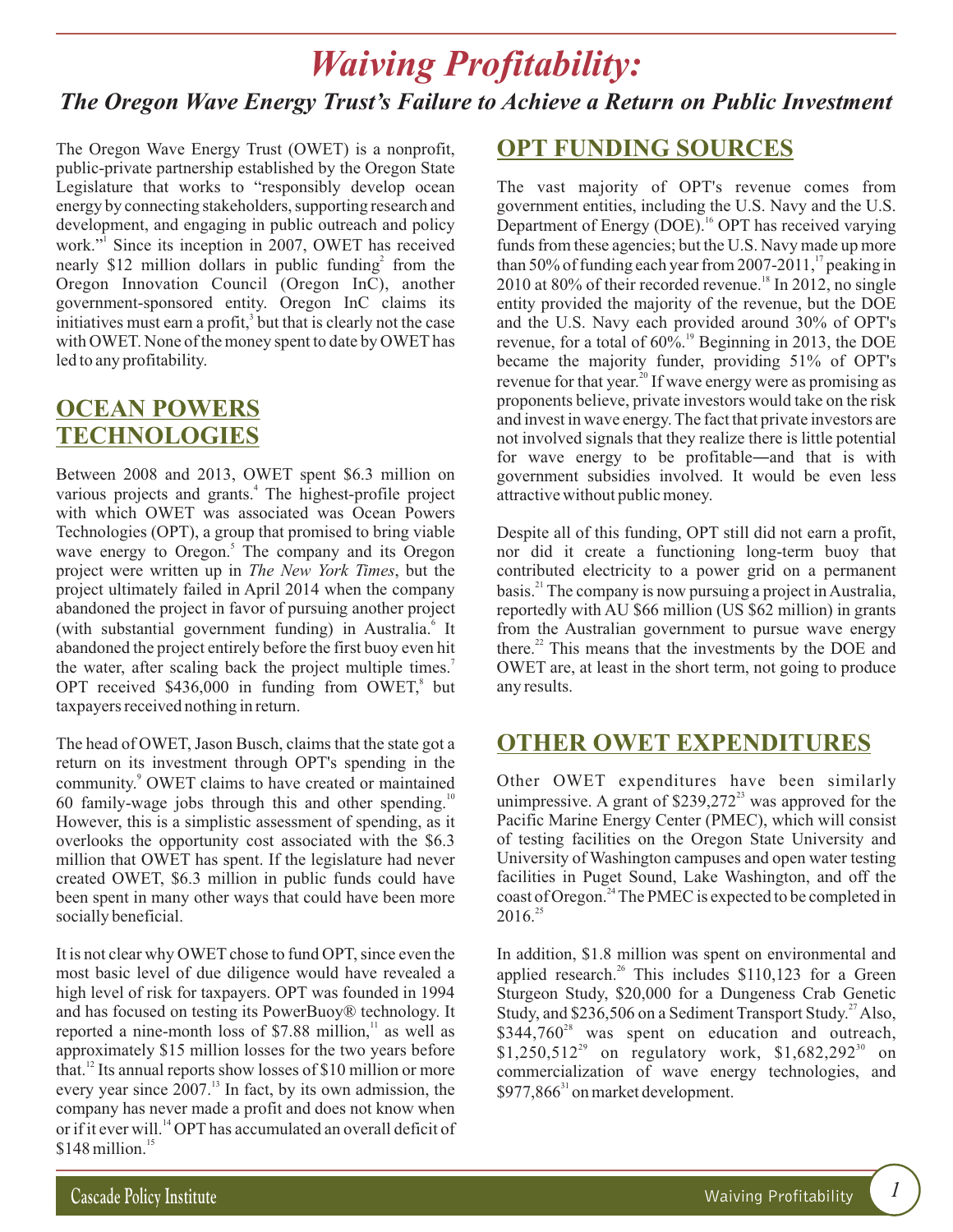#### **WAVE ENERGY TECHNOLOGY CONCLUSION**

Wave energy is not a new technology. Patents were issued over one hundred years ago, and research was revived in the  $1970s$ .<sup>32</sup> However, it never became a popular means of providing electricity. Nonetheless, the Oregon Legislature decided to fund OWET on the assumption that wave energy could be a valuable source of electricity for Oregon. However, subsequent research commissioned by OWET itself suggests otherwise. A study conducted by professors and students at OSU shows that several technologies are superior to wave energy in multiple categories. For example, wave energy is less economically sustainable than geothermal, hydropower, wind, liquid natural gas (LNG), biomass power, and nuclear power.<sup>33</sup> It beats only solar in this category.<sup>34</sup> It is less socially sustainable than geothermal and solar energy, but more so than nuclear, biomass, petroleum, LNG, and hydropower.<sup>35</sup> Most importantly, given the environmental intent of this project, wave energy is less environmentally sustainable than solar, geothermal, and wind.<sup>36</sup> Wave energy has a lower sustainability score overall than hydropower, solar, and geothermal; and it is tied with wind energy.<sup>37</sup>

Oregon already uses all four of those methods of electricity production. In fact, hydropower is a proven resource that accounts for 70% of power produced in the state.

#### **ENERGY PRODUCTION AND COST**

OPT's planned 10-buoy installation at Reedsport would have had a capacity of 1.5 megawatts (MW).<sup>38</sup> The state of Oregon had a peak capacity of  $15,544$  MW in  $2013.^{39}$  This means the Reedsport facility would have contributed a 0.00965% increase in capacity. Even with the originally planned 100-buoy installation, the state's energy production capacity would change by only 0.0965%.

Bonneville Dam, by comparison, has a capacity of 1,093 MW.<sup>40</sup> This made it responsible for  $7\%$  of the state's energy capacity in 2012. To replace Bonneville Dam, it would take 7,287 buoys. To replace the capacity of the largest coal plant in the state, 3,900 buoys would have to be placed off the Oregon Coast.

Even if the state were to produce significant power using wave energy, it still would be more expensive than current electricity production. The 2009 OSU study estimates that the cost of wave energy in Oregon would range from  $20¢$  to  $30¢$  per kilowatt-hour (kWh), while electricity in Oregon was 9.4¢ per kWh in 2011.<sup>41</sup>

The Oregon Wave Energy Trust has failed to bring viable wave energy to Oregon even after spending millions of dollars. Furthermore, their own research showed that wave energy was not a good option to pursue for renewable energy.

The Oregon legislature has been eager to create so-called "Signature Research Centers" over the past decade in such areas as biotechnology, energy, and food production. OWET is one of those centers. However, legislators have never been clear about why public funds were being put at risk for these ventures. Representative Peter Buckley (D-Ashland), Co-chair of the Joint Legislative Committee on Ways and Means, said that none of the Oregon InC initiatives have fully graduated from the program and stopped receiving government funding, but he cautioned that OWET is relatively new.<sup>42</sup> State Senator Richard Devlin (D-Tualatin), also Co-chair of the Ways and Means Committee, said that OWET "will again go through the review process in the executive branch and the Governor will make a recommendation in his proposed 2015-2017 budget in the coming session."<sup>43</sup> He said he "would anticipate the budget to be reduced further."<sup>44</sup>

According to Representative Buckley, each session the legislature will require demonstrable progress toward the goals initially laid out to continue funding.<sup>45</sup> He believes that OWET should receive funding for at least 2-4 years more, assuming it continues to hit benchmarks and successfully collaborate with groups.<sup>46</sup>

Further reducing the budget is a good first step, but the legislature should do more. In 2015, the legislature should closely examine all state-sponsored venture capital funds to determine if grant recipients will ever become financially self-sufficient, as originally envisioned. OWET would be an excellent place to start.

*2*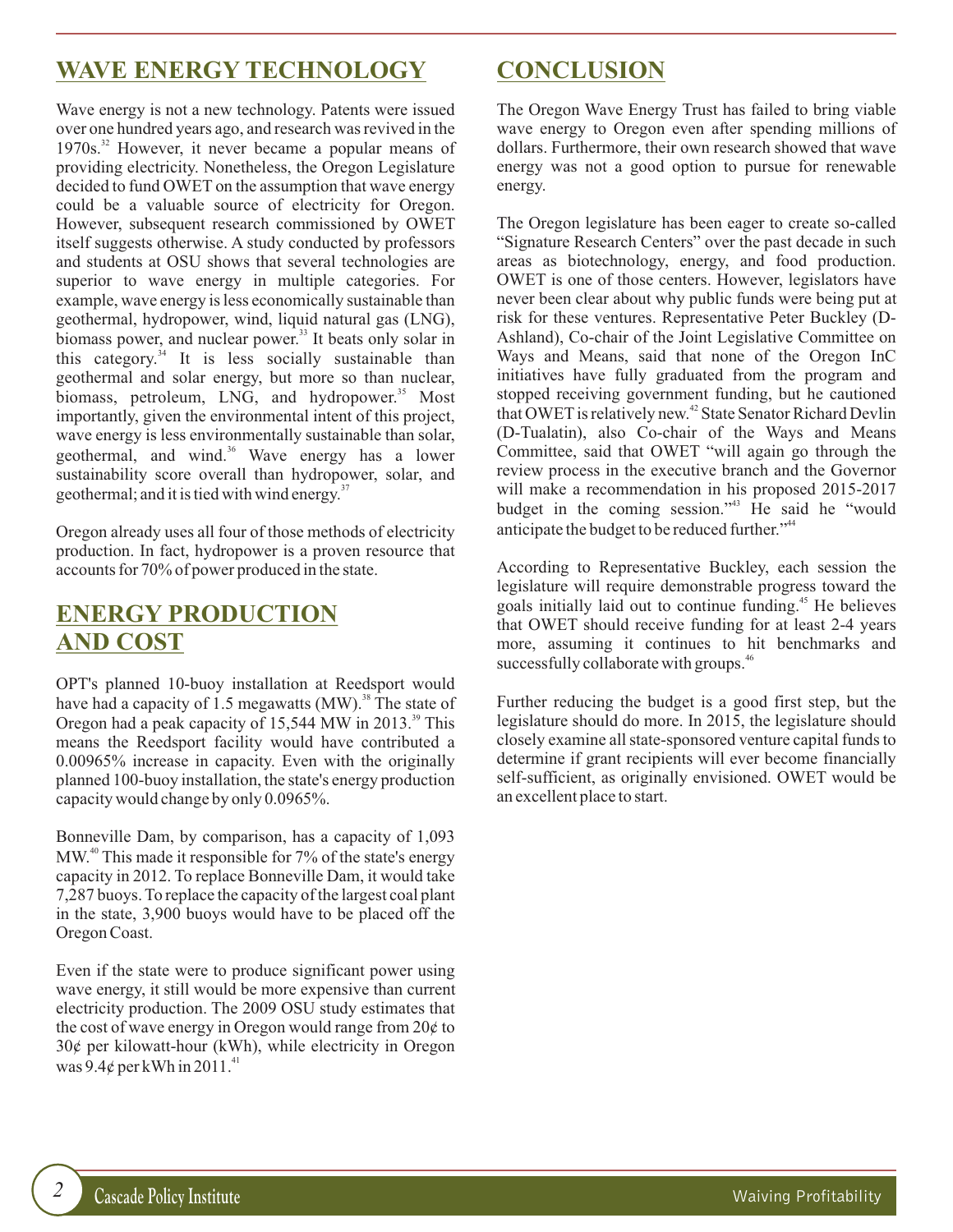#### **ENDNOTES**

1. "About," Oregon Wave Energy Trust, last modified unknown, retrieved July 3, 2014, http://oregonwave.org/ about/.

2. Legislative Fiscal Office, *Analysis of the 2013-2015 Legislatively Adopted Budget* (Salem, OR: LFO, 2013), 168 and *Oregon Innovation Council, Oregon Innovation Plan 2.0: Accomplishments, Proposed Investments, Strategic Intent* (Salem, OR: Oregon Innovation Council, 2009), 15.

3. "About Oregon InC," Innovation in Oregon, last modified unknown, retrieved July 3, 2014, http://www.oregon4biz.com/Innovation-in-Oregon/About-Oregon-InC/.

4. "Comprehensive OWET Funded Projects," Oregon Wave Energy Trust, last modified unknown, retrieved July 3, 2014, http://oregonwave.org/oceanic/wpcontent/uploads/2013/05/Comprehensive-OWET-Funded-Projects\_August-2013.pdf.

5. Scott Learn, "Oregon Proposes Approval of Ocean Power Technologies' Wave Energy Project Off Reedsport," *The Oregonian*, October 12, 2011, retrieved July 3, 2014,

http://www.oregonlive.com/environment/index.ssf/2011/1 0/oregon\_regulators\_propose\_appr.html.

6. Mike Francis, "Ocean Power Quits on Oregon Wave Project, Offers Shares to Public," *The Oregonian*, April 14, 2014, retrieved July 3, 2014,

http://www.oregonlive.com/business/index.ssf/2014/04/oc ean power quits on oregon wa.html.

7. Francis, "Ocean Power Quits."

8. "Comprehensive OWET Funded Projects," Oregon Wave Energy Trust, http://oregonwave.org/oceanic/wpcontent/uploads/2013/05/Comprehensive-OWET-Funded-Projects\_August-2013.pdf.

9. Editor, "Oregon Wave Energy Project Sinks," *Jefferson Public Radio*, April 4, 2014, retrieved July 3, 2014, http://m.ijpr.org/?utm\_referrer=#mobile/10303.

10. "How We're Doing," Oregon Wave Energy Trust, last modified unknown, retrieved July 3, 2014, http://oregonwave.org/about/how-were-doing/.

11. Ocean Power Technologies, Inc., Form 10-Q (filed March 13, 2014), via EDGAR system, retrieved June 2014.

12. Ocean Power Technologies, Inc., Form 10-K (filed July 12, 2013), via EDGAR system, retrieved June 2014.

13. Elizabeth Case, "Oregon Wave Energy Stalls off the Coast of Reedsport," *The Oregonian*, August 30, 2013, retrieved July 3, 2014, http://www.oregonlive.com/environment/index.ssf/2013/0 8/oregon\_wave\_energy\_stalls\_off.html

14. Ocean Power Technologies, Inc., Form 10-K (filed July 12, 2013), via EDGAR system, retrieved June 2014.

15. Francis, "Ocean Power Quits."

16. Ocean Power Technologies, Inc., Form 10-K (filed July 14, 2008), via EDGAR system, retrieved July 3, 2014; Ocean Power Technologies, Inc., Form 10-K (filed July 14, 2011), via EDGAR system, retrieved June 3, 2014; and Ocean Power Technologies, Inc., Form 10-K (filed July 12, 2013), via EDGAR system, retrieved June 2014.

17. Ocean Power Technologies, Inc., Form 10-K (filed July 14, 2008), via EDGAR system, retrieved July 3, 2014 and Ocean Power Technologies, Inc., Form 10-K (filed July 14, 2011), via EDGAR system, retrieved June 3, 2014.

18. Ocean Power Technologies, Inc., Form 10-K (filed July 14, 2011), via EDGAR system, retrieved June 3, 2014.

19. Ocean Power Technologies, Inc., Form 10-K (filed July 12, 2013), via EDGAR system, retrieved June 2014.

20. Ocean Power Technologies, Inc., Form 10-K (filed July 12, 2013), via EDGAR system, retrieved June 2014.

21. Ocean Power Technologies, Inc., Form 10-K (filed July 12, 2013), via EDGAR system, retrieved June 2014.

22. Joshua Hunt and Diane Cardwell, "Experimental Efforts to Harvest the Ocean's Power Face Cost Setbacks," *New York Times*, April 27, 2014, retrieved July 3, 2014, http://www.nytimes.com/2014/04/28/business/ energy-environment/experimental-efforts-to-harvest-theoceans-power-face-cost-setbacks.html?module=Search& mabReward=relbias%3Ar.

23. "Comprehensive OWET Funded Projects," Oregon Wave Energy Trust, http://oregonwave.org/oceanic/wpcontent/uploads/2013/05/Comprehensive-OWET-Funded-Projects\_August-2013.pdf.